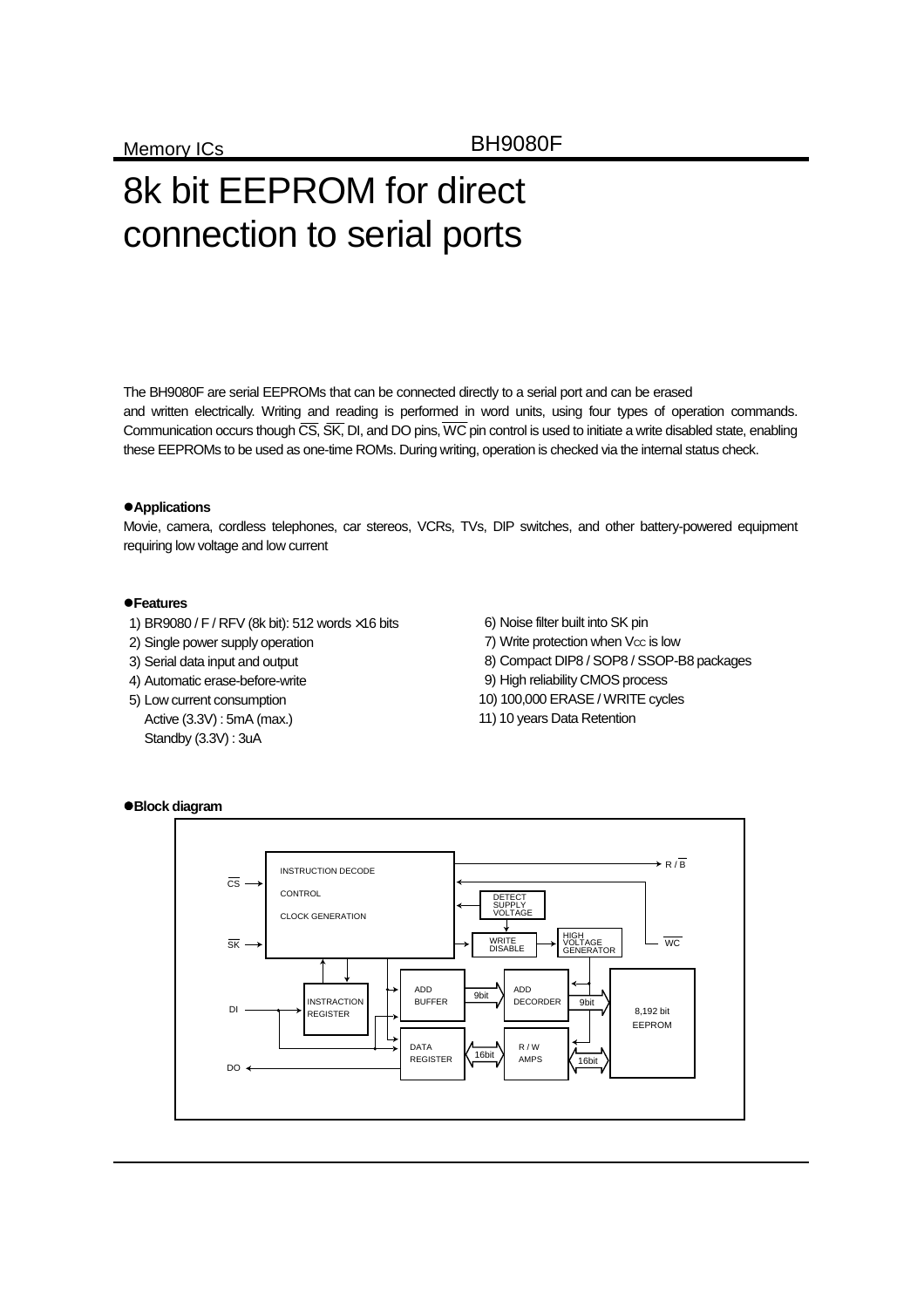z**Pin descriptions**



Fig.1

| Pin No.    |     | Pin name                 | <b>Function</b>                     |  |  |
|------------|-----|--------------------------|-------------------------------------|--|--|
| DIP / SSOP | SOP |                          |                                     |  |  |
|            | 3   | <b>CS</b>                | <b>Chip Select Control</b>          |  |  |
| 2          | 4   | $\overline{\mathsf{SK}}$ | Serial Data Clock Input             |  |  |
| 3          | 5   | DI                       | Op code, address, Serial Data Input |  |  |
| 4          | 6   | DO.                      | Serial Data Output                  |  |  |
| 5          | 7   | <b>GND</b>               | Ground 0V                           |  |  |
| 6          | 8   | <b>WC</b>                | <b>Write Control Input</b>          |  |  |
|            |     | $R/\overline{B}$         | READY / BUSY Output                 |  |  |
| 8          | 2   | Vcc                      | Power supply                        |  |  |

## z**Absolute maximum ratings** (Ta=25°C)

| Parameter             | Symbol     | Limits             | Unit        |             |
|-----------------------|------------|--------------------|-------------|-------------|
| Supply voltage        | <b>Vcc</b> | $-0.3 - +3.6$      |             |             |
| Power dissipation     | Pd         | SOP <sub>8</sub>   | $350^{*2}$  | mW          |
| Storage temperature   | Tstg       | $-65$ - $+125$     |             | $^{\circ}C$ |
| Operation temperature | Topr       |                    | $-40 - +85$ | °C          |
| Input voltage         |            | $-0.3 - Vcc + 0.3$ |             |             |

∗1 Reduced by 5.0mW for each increase in Ta of 1°C over 25°C. ∗2 Reduced by 3.5mW for each increase in Ta of 1°C over 25°C. ∗3 Reduced by 3.0mW for each increase in Ta of 1°C over 25°C.

z**Recommended operating conditions** (Ta=25°C)

| Parameter            | Symbol       | Min. | Typ.                     | Max.                     | Unit |  |
|----------------------|--------------|------|--------------------------|--------------------------|------|--|
|                      | <b>WRITE</b> | Vcc  | 2.7                      | $\equiv$                 | 3.6  |  |
| Power supply voltage | <b>READ</b>  |      | 2.7                      | $\overline{\phantom{0}}$ | 3.6  |  |
| Input voltage        | VIN          |      | $\overline{\phantom{0}}$ | <b>Vcc</b>               |      |  |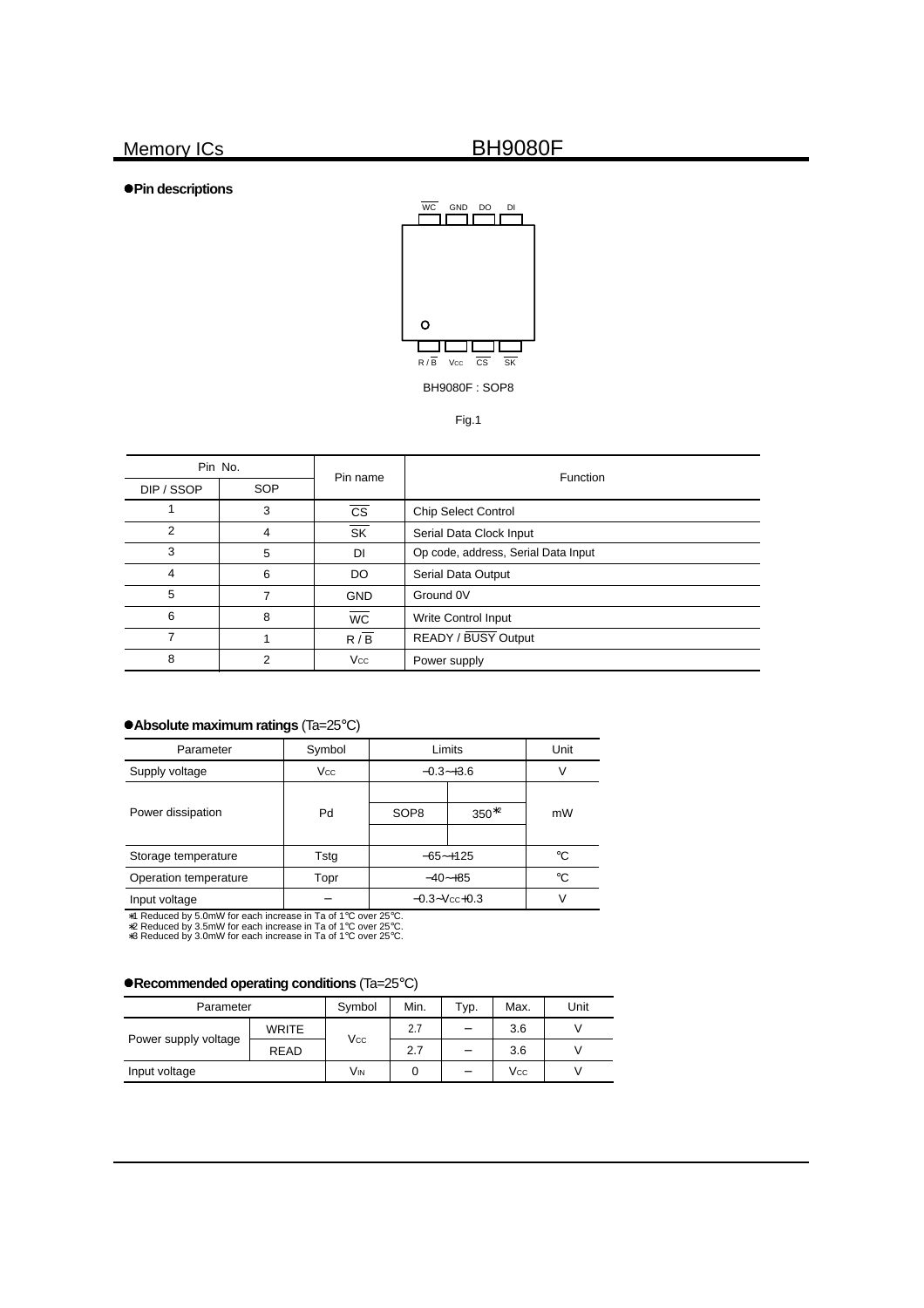## z**Electrical characteristics**

## BH9080F RFV: 3V (Unless otherwise noted, Ta= -40~85°C, Vcc=2.7V~3.6V)

| Parameter                  | Symbol           | Min.              | Typ.                         | Max.              | Unit       | Conditions                                                                   |
|----------------------------|------------------|-------------------|------------------------------|-------------------|------------|------------------------------------------------------------------------------|
| Input low level voltage 1  | V <sub>IL1</sub> |                   | $\qquad \qquad -$            | $0.3 \times V$ cc | $\vee$     | DI pin                                                                       |
| Input high level voltage 1 | V <sub>IH1</sub> | $0.7 \times V$ cc | -                            |                   | V          | DI pin                                                                       |
| Input low level voltage 2  | V <sub>IL2</sub> |                   |                              | $0.2 \times V$ cc | $\vee$     | CS, SK, WC pin                                                               |
| Input high level voltage 2 | V <sub>IH2</sub> | $0.8 \times V$ cc | $\qquad \qquad$              |                   | V          | CS, SK, WC pin                                                               |
| Output low level voltage   | VOL              | $\Omega$          | $\qquad \qquad$              | 0.4               | V          | $IOL = 100uA$                                                                |
| Output high level voltage  | <b>V</b> он      | $Vcc-0.4$         | $\qquad \qquad -$            | <b>Vcc</b>        | V          | $I$ <sub>OH</sub> $=-100\mu$ A                                               |
| Input leak current         | Jш               | $-1$              | $\qquad \qquad$              |                   | μA         | $V_{IN} = 0V - V_{CC}$                                                       |
| Output leak current        | <b>ILO</b>       | $-1$              | $\qquad \qquad -$            |                   | μA         | Vout=0V~Vcc, CS=Vcc                                                          |
| Consumption current        | $ _{CC1}$        |                   | $\overline{\phantom{0}}$     | 3                 | mA         | $f_{SK}=2MHz$ tE / W=10ms (WRITE)                                            |
| during operation           | $_{\text{LCC2}}$ |                   | $\qquad \qquad \blacksquare$ | 750               | μA         | $f_{\overline{SK}} = 2MHZ$ (READ)                                            |
| Standby current            | <b>I</b> SB      |                   | $\qquad \qquad \blacksquare$ | $\overline{2}$    | μA         | $\overline{\text{CS}}$ / $\overline{\text{SK}}$ / DI / WC=Vcc DO, R / B=OPEN |
| SK frequency               | fsk              |                   | -                            | 2                 | <b>MHz</b> |                                                                              |

Not designed for radiation resistance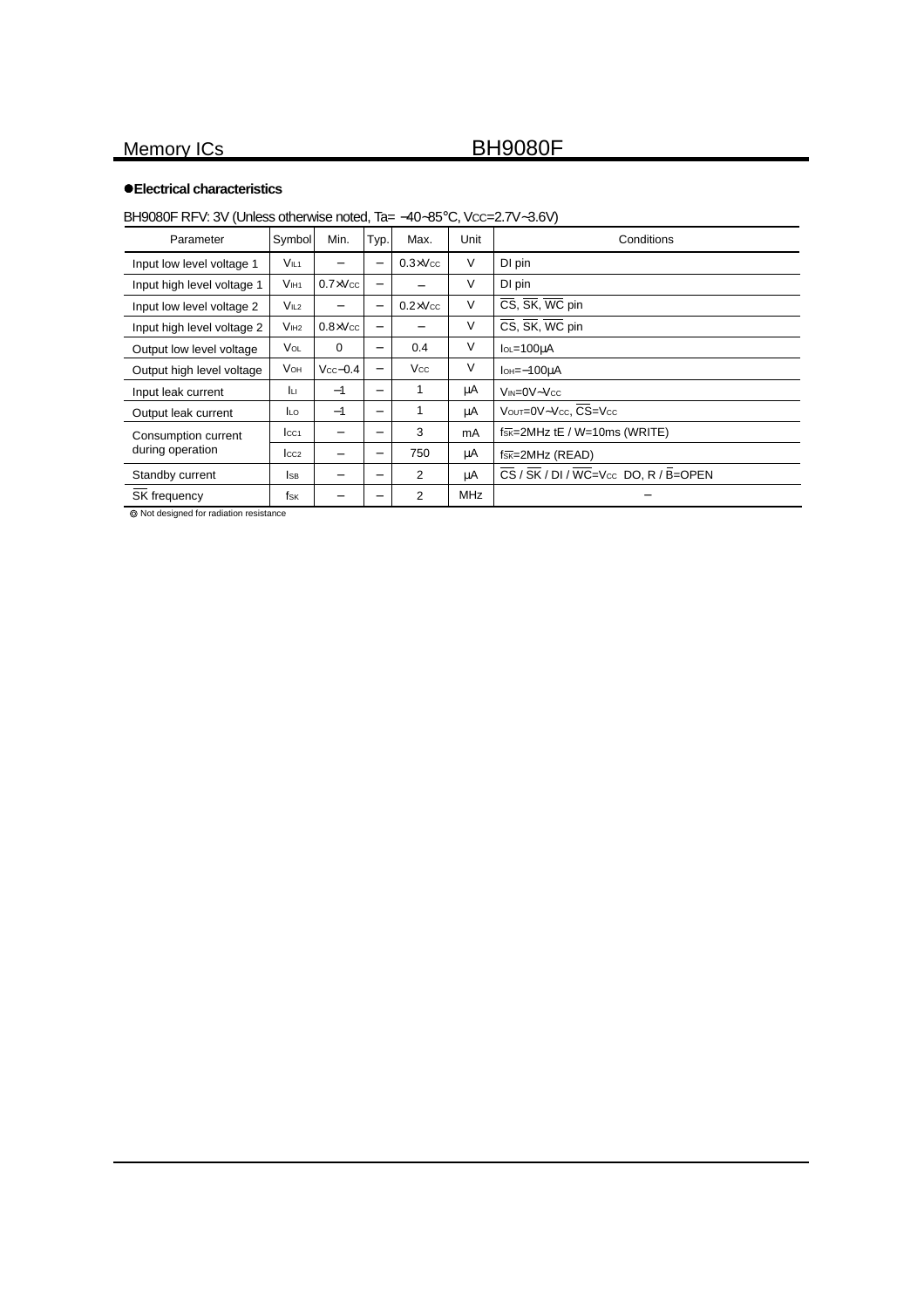### z**Operating timing characteristics**

| BH9080F (Unless otherwise noted, Ta= -40~85°C, Vcc=2.7V~3.6V) |                  |          |      |      |      |  |  |  |
|---------------------------------------------------------------|------------------|----------|------|------|------|--|--|--|
| Parameter                                                     | Symbol           | Min.     | Typ. | Max. | Unit |  |  |  |
| CS setup time                                                 | fcss             | 100      |      |      | ns   |  |  |  |
| CS hold time                                                  | tcsн             | 100      |      |      | ns   |  |  |  |
| Data setup time                                               | tois             | 100      |      |      | ns   |  |  |  |
| Data hold time                                                | t <sub>DIH</sub> | 100      |      |      | ns   |  |  |  |
| DO rise delay time                                            | t <sub>PD1</sub> |          |      | 150  | ns   |  |  |  |
| DO fall delay time                                            | t <sub>PD0</sub> | -        |      | 150  | ns   |  |  |  |
| Self-timing programming cycle                                 | $t_{F/W}$        | 5        |      | 10   | ms   |  |  |  |
| CS minimum high level time                                    | tcs              | 250      |      |      | ns   |  |  |  |
| READY / BUSY display valid time                               | tsv              | -        |      | 150  | ns   |  |  |  |
| Time when DO goes HIGH-Z (via CS)                             | tон              | 0        |      | 150  | ns   |  |  |  |
| Data clock high level time                                    | twн              | 250      |      |      | ns   |  |  |  |
| Data clock low level time                                     | twl              | 250      |      |      | ns   |  |  |  |
| Write control setup time                                      | twcs             | 0        |      |      | ns   |  |  |  |
| Write control hold time                                       | twch             | $\Omega$ |      |      | ms   |  |  |  |

## $\bullet$ **Timing chart**

Synchronous Data Input Output Timing



Fig.2

 $\cdot$  Input data are clocked in to DI at the rising edge of the clock  $(\overline{\mathsf{SK}})$ .

 $\cdot$  Output data will toggle on the falling edge of the  $\overline{\mathsf{SK}}$  clock.

• The WC pin does not have any effect on the READ, EWEN and EWDS operations.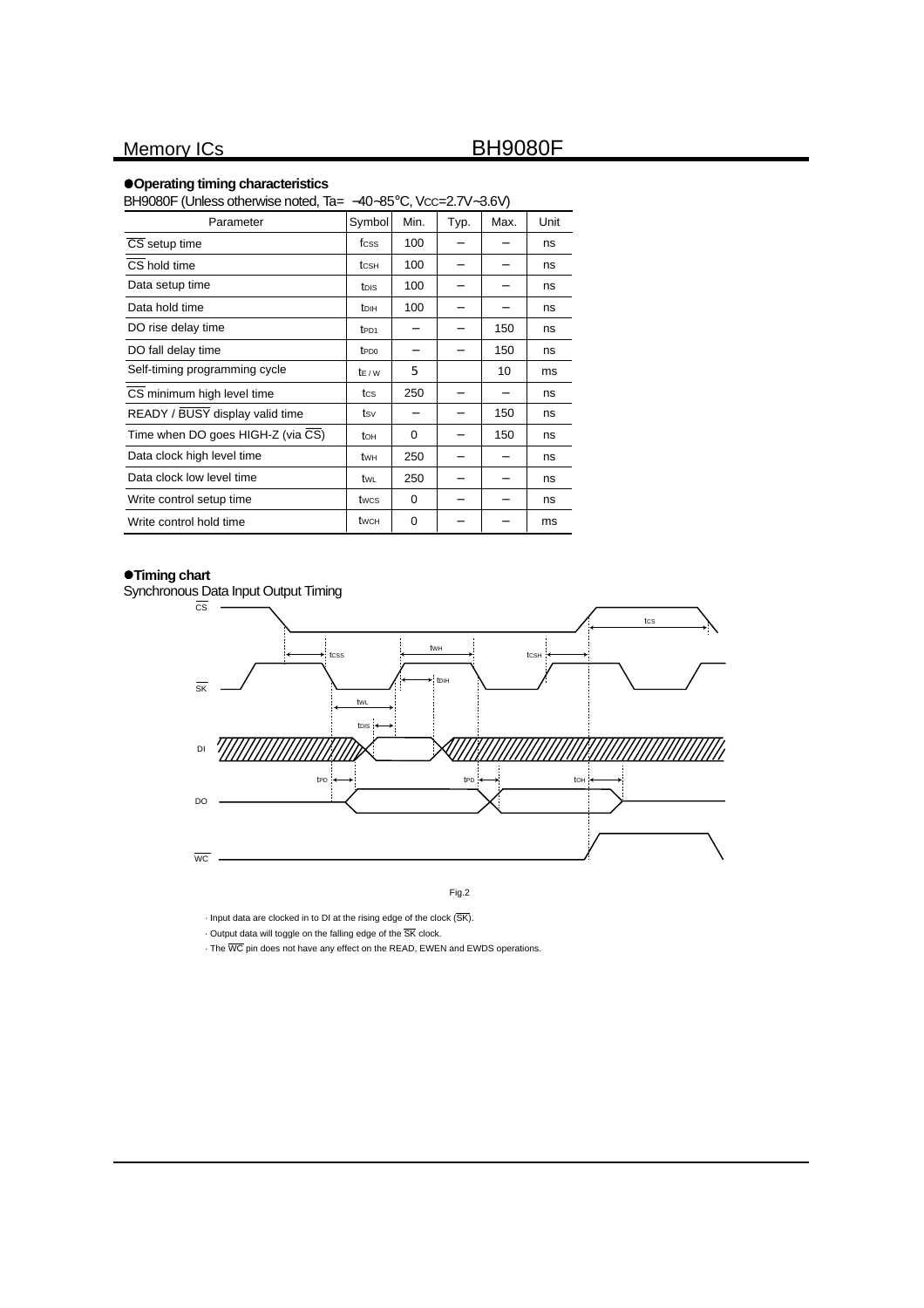## $\bullet$  **Circuit operation**

(1) Command mode

### BH9080F

| <b>Instruction</b>           | <b>Start Bit</b> | Op Code | Address                 | Data            |
|------------------------------|------------------|---------|-------------------------|-----------------|
| Read (READ)                  | 1010             | 100 AO  | A1 A2 A3 A4 A5 A6 A7 A8 |                 |
| Write (WRITE)                | 1010             | 010 AO  | A1 A2 A3 A4 A5 A6 A7 A8 | D0 D1 - D14 D15 |
| Erase / Write enable (EWEN)  | 1010             | 0011    | * * * * * * * *         |                 |
| Erase / Write disable (EWDS) | 1010             | 0000    | * * * * * * * *         |                 |

∗ : Means either VIH or VIL

Address and data are transferred from LSB.



1) When  $\overline{\text{CS}}$  is "HIGH" during power up, BH9080F comes up in the erase / write disabled (EWDS) state. In order to be programmable, it must receive an enable (EWEN) instruction. The device remains programmable until a disable (EWDS) instruction is entered, or until it is powered down.

2) It is unnecessary to add the clock after 16th clock.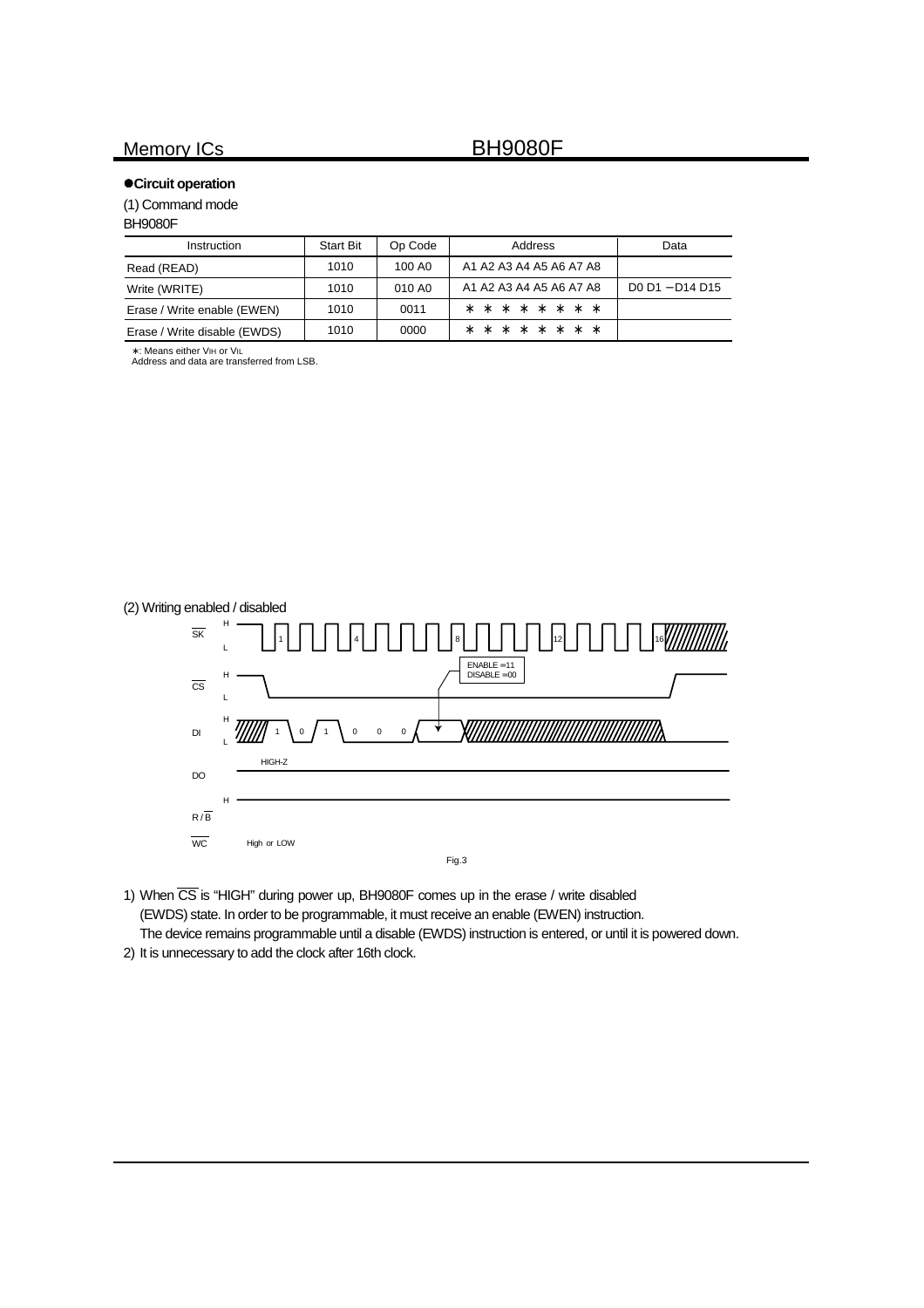(3) Read cycle BH9080F



Fig.4 BH9080F

1) After the fall of the 16th clock pulse, 16-bit data is output from the DO pin in synchronization with the falling edge of the SK signal.

(DO output changes at a time lag of tPD0, tPD1 because of internal circuit delay following the falling edge of the SK signal. During the tPD0 and tPD1 timing, the tPD time should be assured before data is read, to avoid the previous data being lost. See the synchronized data input / output timing chart in Fig.2.)

2)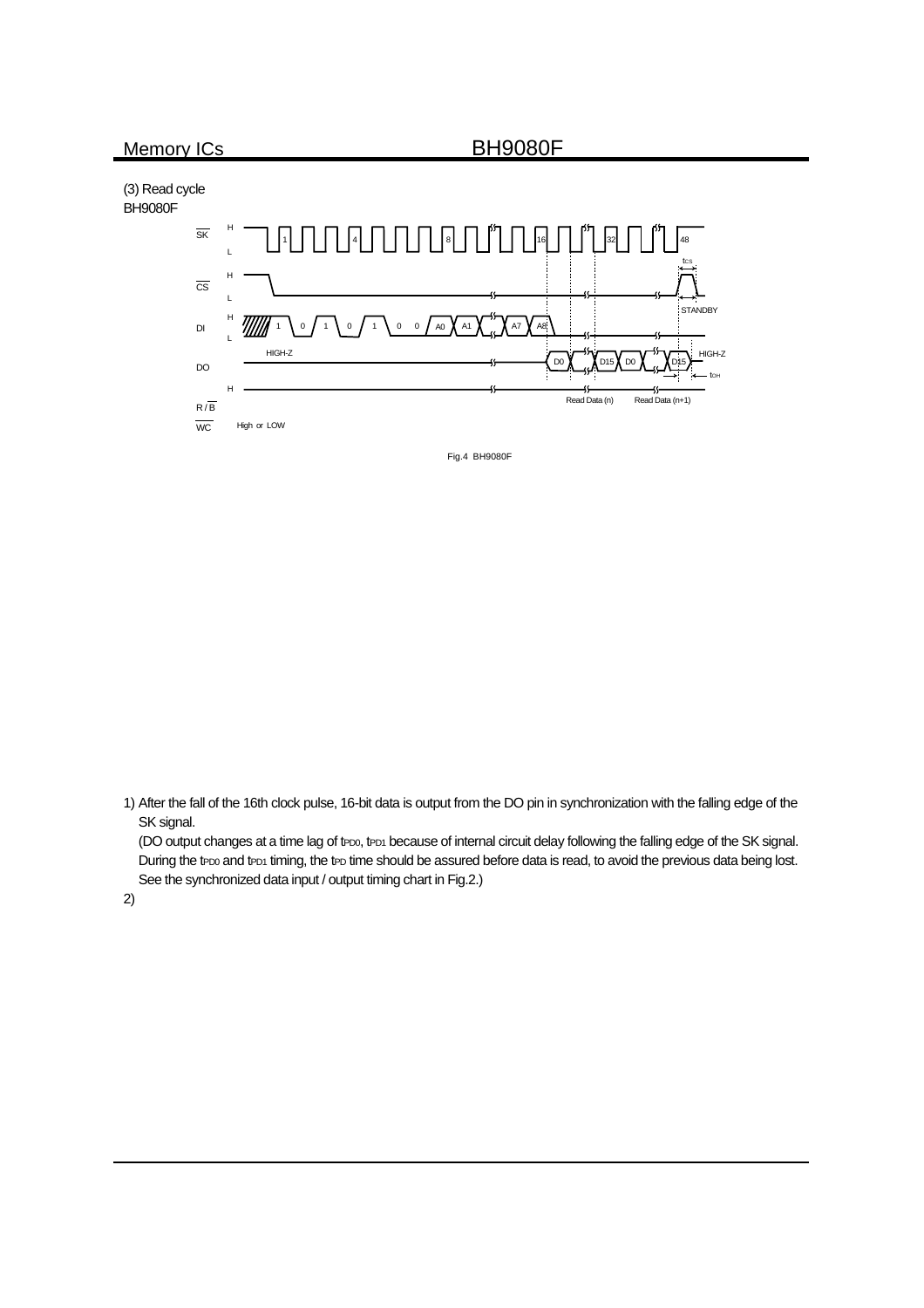(4) Write cycle BH9080F



Fig.6 BH9080F

1) At the rising edge of 32nd clock, R /  $\overline{B}$  pin will be come out "LOW" after the specified time delay (tsv).

- 2) From above edge R /  $\overline{B}$  will indicate the ready / busy status of the chip: "LOW" indicated programming is all in progress: "HIGH" indicates the write cycle is complete and this part is ready for another instruction.
- 3) During the input of Write command,  $\overline{CS}$  must be "LOW". However, once the write operation started,  $\overline{CS}$  could be either "HIGH" or "LOW".
- 4) If  $\overline{\text{WC}}$  becomes "HIGH" during Write Cycle, the write operation is halted. In this case, the address data in writing is no guaranteed. It is necessary to rewrite it.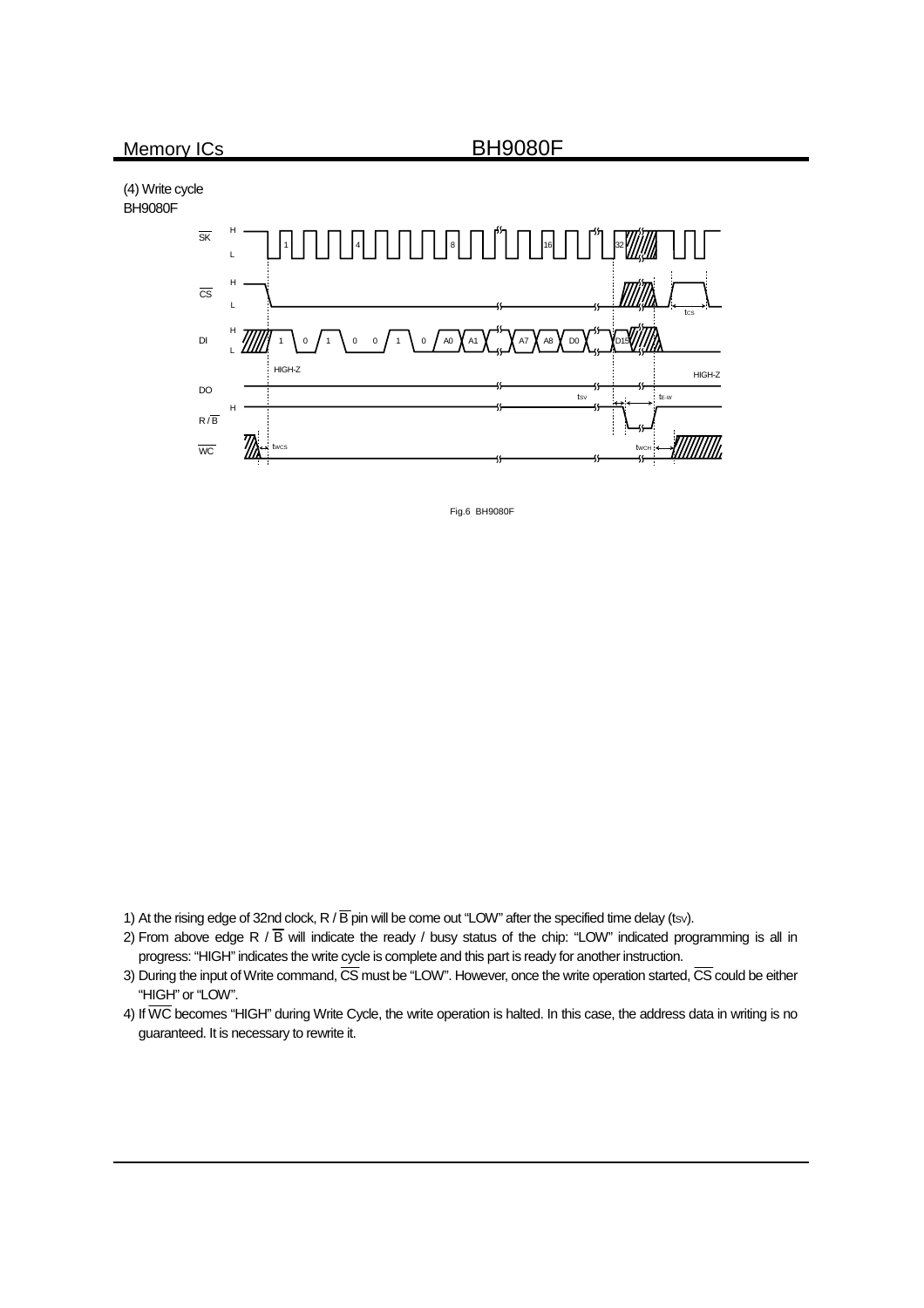(5) READY /  $\overline{BUSY}$  display (R /  $\overline{B}$  pin and DO pin: BH9080F)

- 1) This display outputs the internal status signal; the R  $/$  B pin outputs the HIGH or LOW status at all times. The display can also be output from the DO pin. Following completion of the writing command, if CS falls while SK is LOW, either HIGH or LOW is output. (The display can also be output without using the R /  $\overline{B}$  pin, leaving it open.)
- 2) When writing data to a memory cell, the READY / BUSY display is output from the rise of the 32nd clock pulse of the  $\overline{\text{SK}}$  signal after tsv, from the R /  $\overline{\text{B}}$  pin.

 $R / \overline{B}$  display = LOW: writing in progress

(The internal timer circuit is activated, and after the te/w timing has been created, the timer circuit stops automatically. Writing of data to the memory cell is done during the  $t \in \forall w$  timing, during which time other commands cannot be received.)

 $R / \overline{B}$  display = HIGH: command standby state

(Writing of data to the memory cell has been completed and the next command can be received.)



Fig.8 R / B Status Output timing chart

1) D0 will output R /  $\overline{B}$  status after  $\overline{CS}$  is held low during  $\overline{SK}$ =L, until  $\overline{CS}$  is held high.

Note : The document may be strategic technical data subject to COCOM regulations.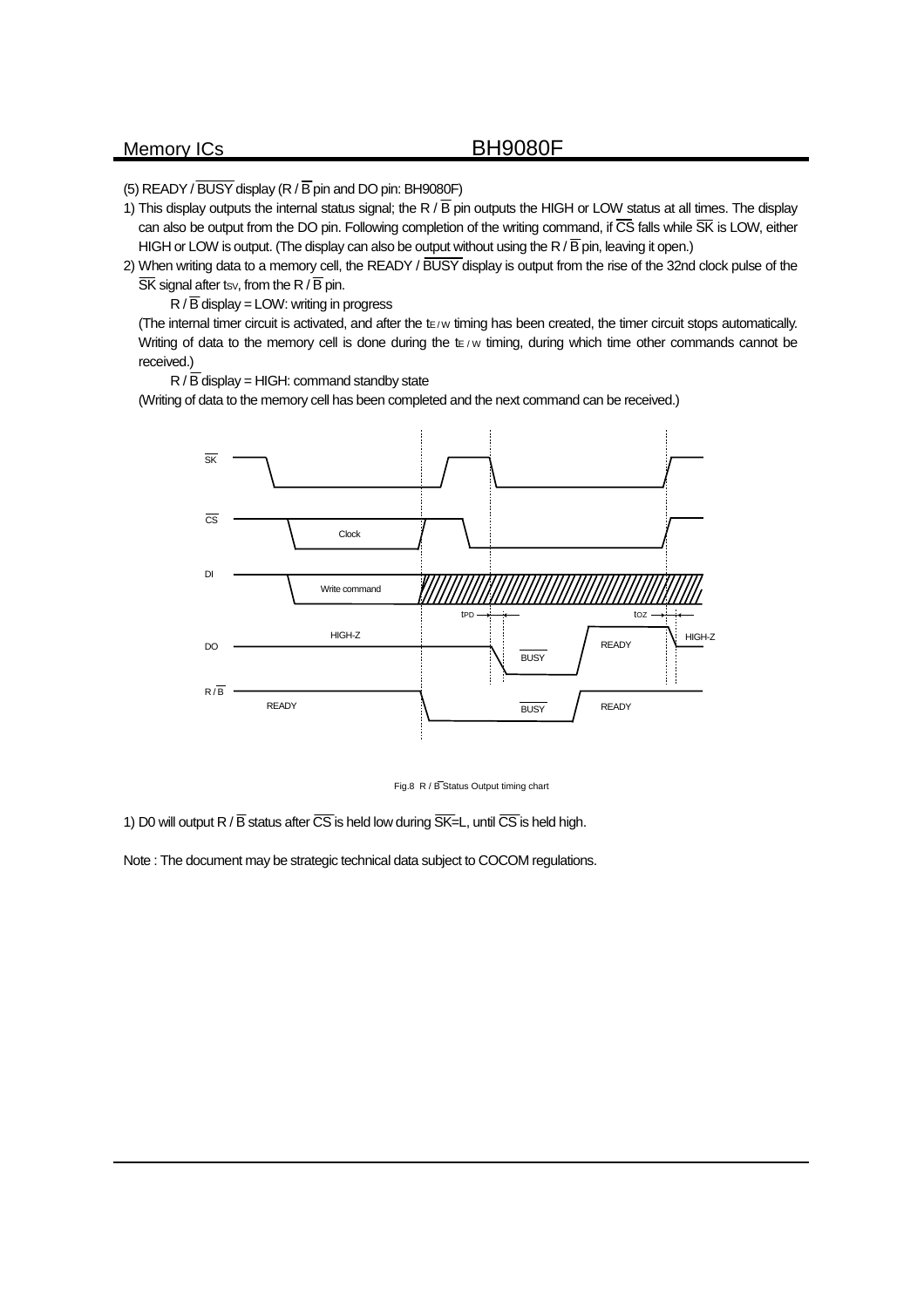## z**Operation notes**

- (1) Turning the power supply on and off
- 1) When the power supply is turned on and off,  $\overline{\text{CS}}$  should be set to HIGH (=Vcc).
- 2) When  $\overline{CS}$  is LOW, the command input reception state (active) is entered. If the power supply is turned on in this state, erroneous operations and erroneous writing can occur because of noise and other factors. To avoid this, make sure  $\overline{\text{CS}}$  is set to HIGH (=Vcc) before turning on the power supply.

(Good example) Here, the  $\overline{\text{CS}}$  pin is pulled up to Vcc.

When turning off the power supply, wait at least 10msec before turning it on again. Failing to observe this condition can result in the internal circuit failing to be reset when the power supply is turned on.

(Bad example)  $\overline{CS}$  is LOW when the power supply is turned on or off.

In this case, because  $\overline{\text{CS}}$  remains LOW, the EEPROM may perform erroneous operations or write erroneous data because of noise or other factors.

 $*$  Please be aware that the case shown in this example can also occur if  $\overline{\text{CS}}$  input is HIGH-Z.



Fig.9

(2) Noise countermeasures

## 1) SK noise

If noise occurs at the rise of the  $\overline{\text{SK}}$  clock input, the clock is assumed to be excessive, and this can cause malfunction because the bits are out of alignment.

### 2)  $\overline{\text{WC}}$  noise

During a writing operation, noise at the  $\overline{WC}$  pin can be erroneously judged to be data, and this can cause writing to be forcibly interrupted.

### 3) Vcc noise

Noise and surges on the power supply line can cause malfunction. We recommend installing a bypass capacitor between the power supply and ground to eliminate this problem.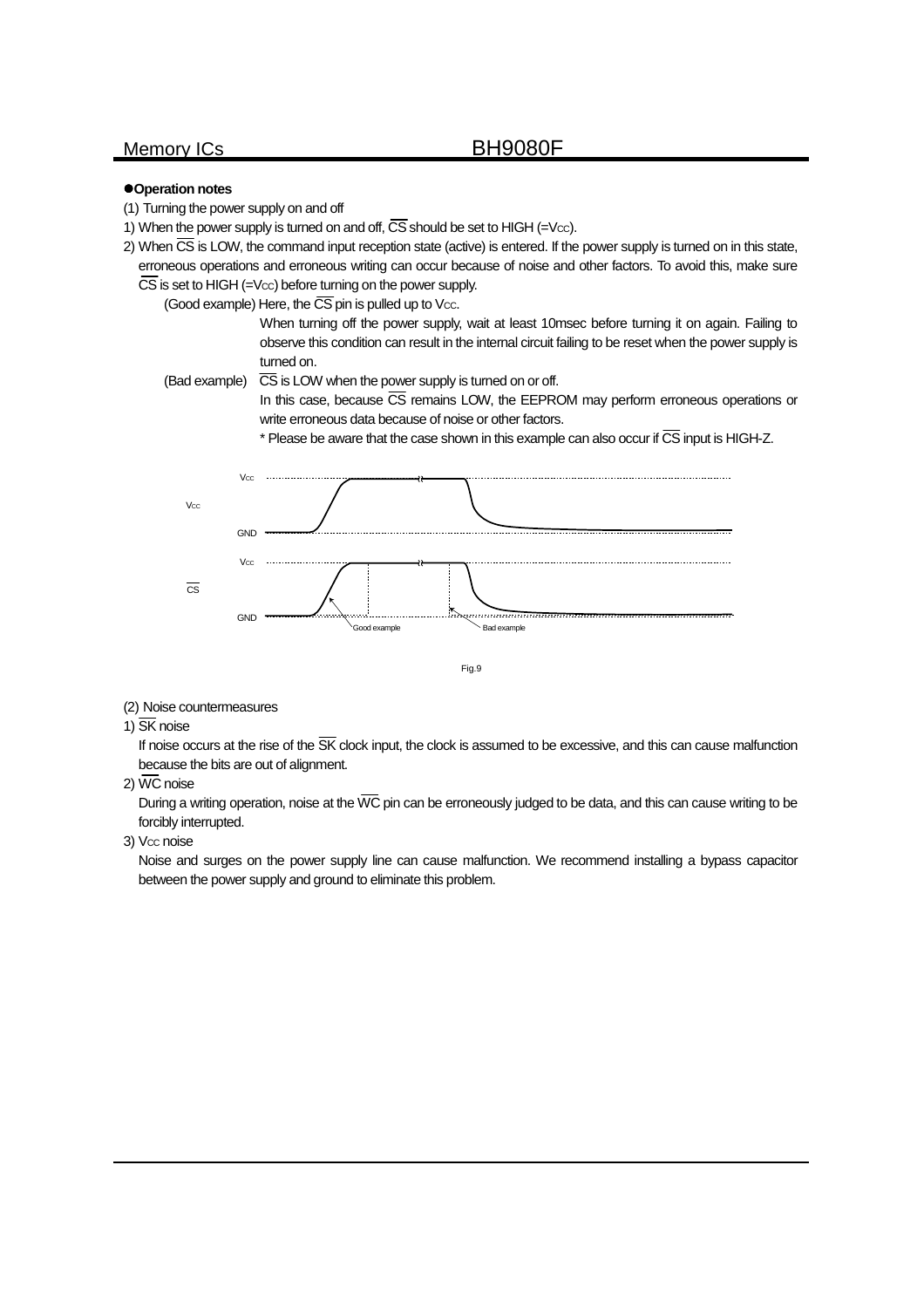## (3) Canceling modes





Fig.10





2) Write commands

Canceling methods

a : Canceled by setting CS HIGH. The WC pin is not involved.

 $b$  : If the WC pin goes HIGH for even a second, writing is forcibly interrupted. Cancellation occurs even if the  $\overline{\text{CS}}$  pin is HIGH. At this point, data has not been written to the memory, so the data in the designated address has not yet been changed.

Fig.11

- c : The operation is forcibly canceled by setting the WC pin to HIGH or turning off the power supply (although we do not recommend using this method). The data in the designated address is not guaranteed and should be written once again.
- d : If CS is set to HIGH while the R / B signal is HIGH (following the tE/w timing), the IC is reset internally, and waits for the next command to be input.